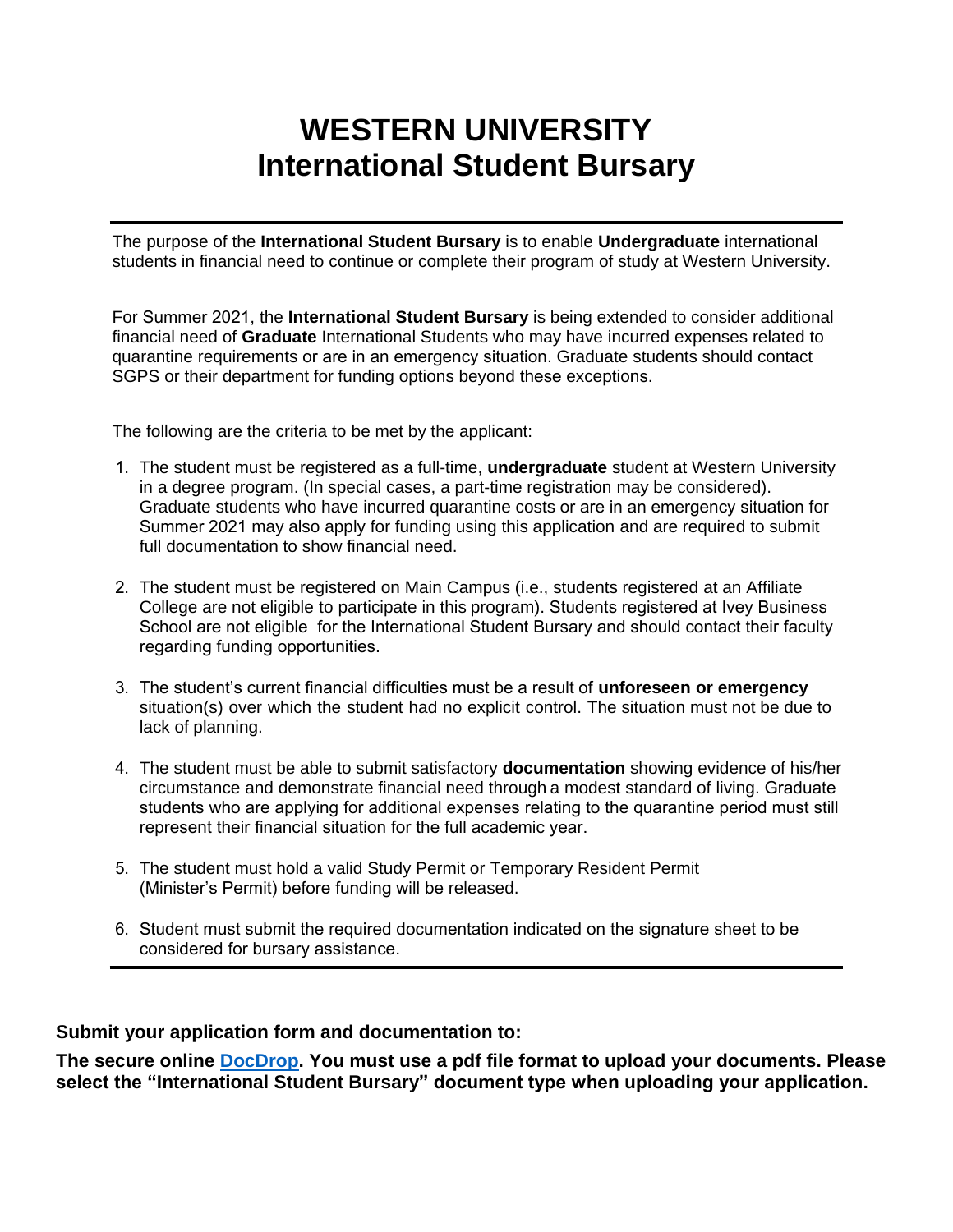# **WESTERN UNIVERSITY International Student Bursary**

**Application Form**

|           | <b>Personal Data</b>                                                                                                                                                                                                                   |  |                                                                                                                                                                                                                                |  |
|-----------|----------------------------------------------------------------------------------------------------------------------------------------------------------------------------------------------------------------------------------------|--|--------------------------------------------------------------------------------------------------------------------------------------------------------------------------------------------------------------------------------|--|
| 1.        |                                                                                                                                                                                                                                        |  | Student Number: Van Australia and Australia and Australia and Australia and Australia and Australia and Australia                                                                                                              |  |
| 2.        | Local Address: Management Cocal Address: Management Cocal Address:                                                                                                                                                                     |  | Telephone: New York Changes and Changes and Changes and Changes and Changes and Changes and Changes and Changes and Changes and Changes and Changes and Changes and Changes and Changes and Changes and Changes and Changes an |  |
| 3.        | UWO E-mail Address: 2008 2010 2021 2022 2023 2024 2022 2022 2023 2024 2022 2023 2024 2022 2023 2024 2022 2023                                                                                                                          |  |                                                                                                                                                                                                                                |  |
| 4.        | Date of Birth: 1 1<br>Day Month Year Male: Female: 1                                                                                                                                                                                   |  |                                                                                                                                                                                                                                |  |
| 5.        |                                                                                                                                                                                                                                        |  |                                                                                                                                                                                                                                |  |
| 6.        | Spouse is: _________Full-time Student ___________Other _______________Not Applicable                                                                                                                                                   |  |                                                                                                                                                                                                                                |  |
| 7.        |                                                                                                                                                                                                                                        |  |                                                                                                                                                                                                                                |  |
| 8.        | Home Country Address: No. 2014 12:30 12:30 12:30 12:30 12:30 12:30 12:30 12:30 12:30 12:30 12:30 12:30 12:30 1                                                                                                                         |  |                                                                                                                                                                                                                                |  |
| 9.<br>10. | (If residence not in country of citizenship, please explain: \\sqrtdgsqrtdgsqrtdgsqrtdgsqrtdgsqrtdgsqrtdgsqrtd<br>Year                                                                                                                 |  |                                                                                                                                                                                                                                |  |
| 11.       | <b>Month</b><br>Day<br>Year                                                                                                                                                                                                            |  |                                                                                                                                                                                                                                |  |
| 12.       | Course of registration at Western University: _____Full-time or ____Part-time                                                                                                                                                          |  |                                                                                                                                                                                                                                |  |
|           |                                                                                                                                                                                                                                        |  |                                                                                                                                                                                                                                |  |
|           | Are you registered in Main Campus?                                                                                                                                                                                                     |  |                                                                                                                                                                                                                                |  |
| 13.       | Current year in program:<br><u>Letter and the set of the set of the set of the set of the set of the set of the set of the set of the set of the set of the set of the set of the set of the set of the set of the set of the set </u> |  |                                                                                                                                                                                                                                |  |
| 14.       | Your academic average to date for your year(s) at university:                                                                                                                                                                          |  |                                                                                                                                                                                                                                |  |
| 15.       | <b>Current tuition fee status:</b>                                                                                                                                                                                                     |  |                                                                                                                                                                                                                                |  |
|           | <b>Example 1</b> Paid in full OR                                                                                                                                                                                                       |  |                                                                                                                                                                                                                                |  |
|           | Balance still owing (Please indicate amount: \$                                                                                                                                                                                        |  |                                                                                                                                                                                                                                |  |
| 16.       | Have you received other bursaries or awards from Western? Please indicate the name of the award,<br>the amount, and year the award was received:                                                                                       |  |                                                                                                                                                                                                                                |  |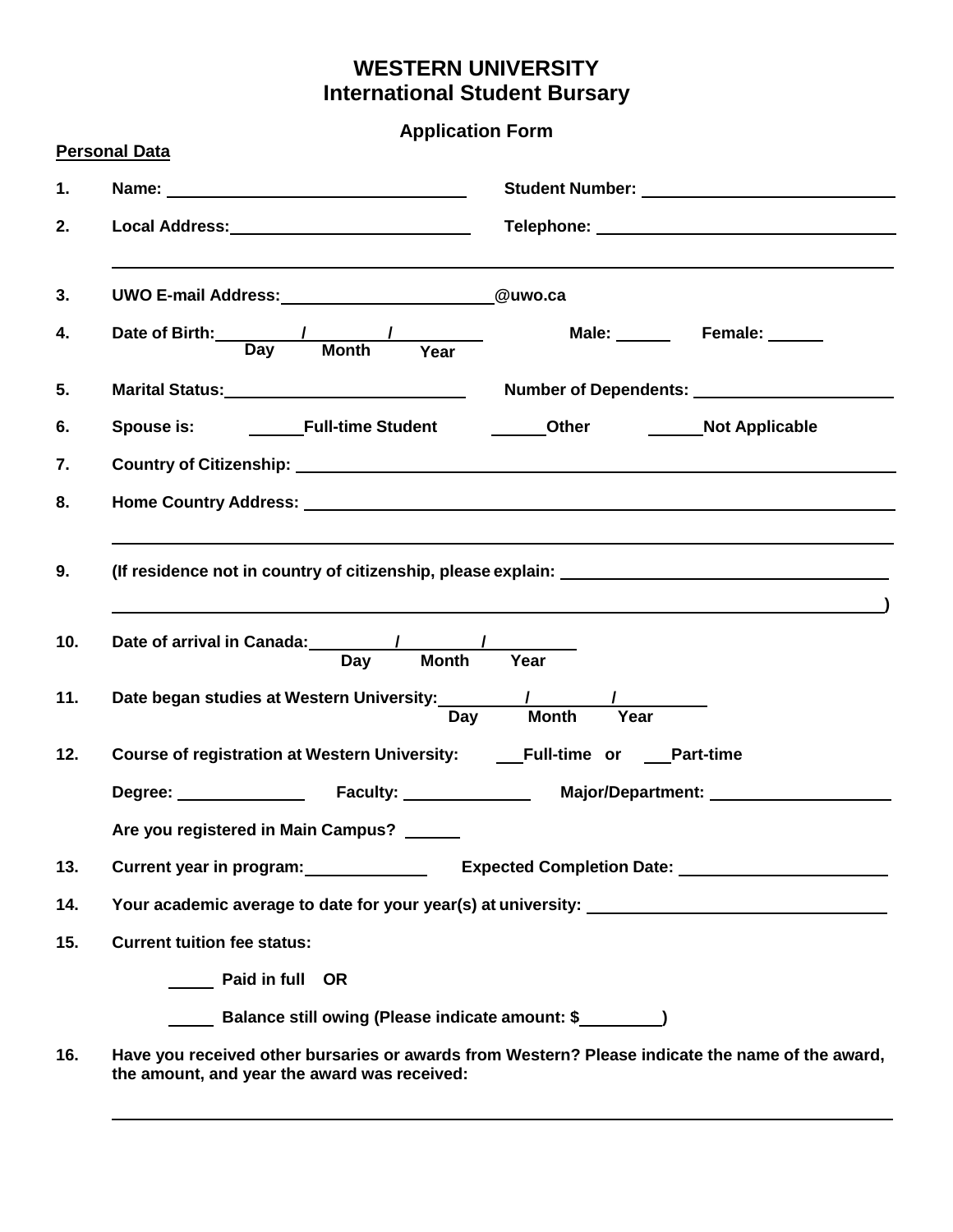**A.** Explain in detail the unforeseen circumstances or emergency situation(s) which have occurred causing your financial situation to change. Please explain how these events have affected your financial plans. (You may add an additional page if necessary or attach a typed submission.) **Note: Evidence/documentation to support your circumstances must be submitted.**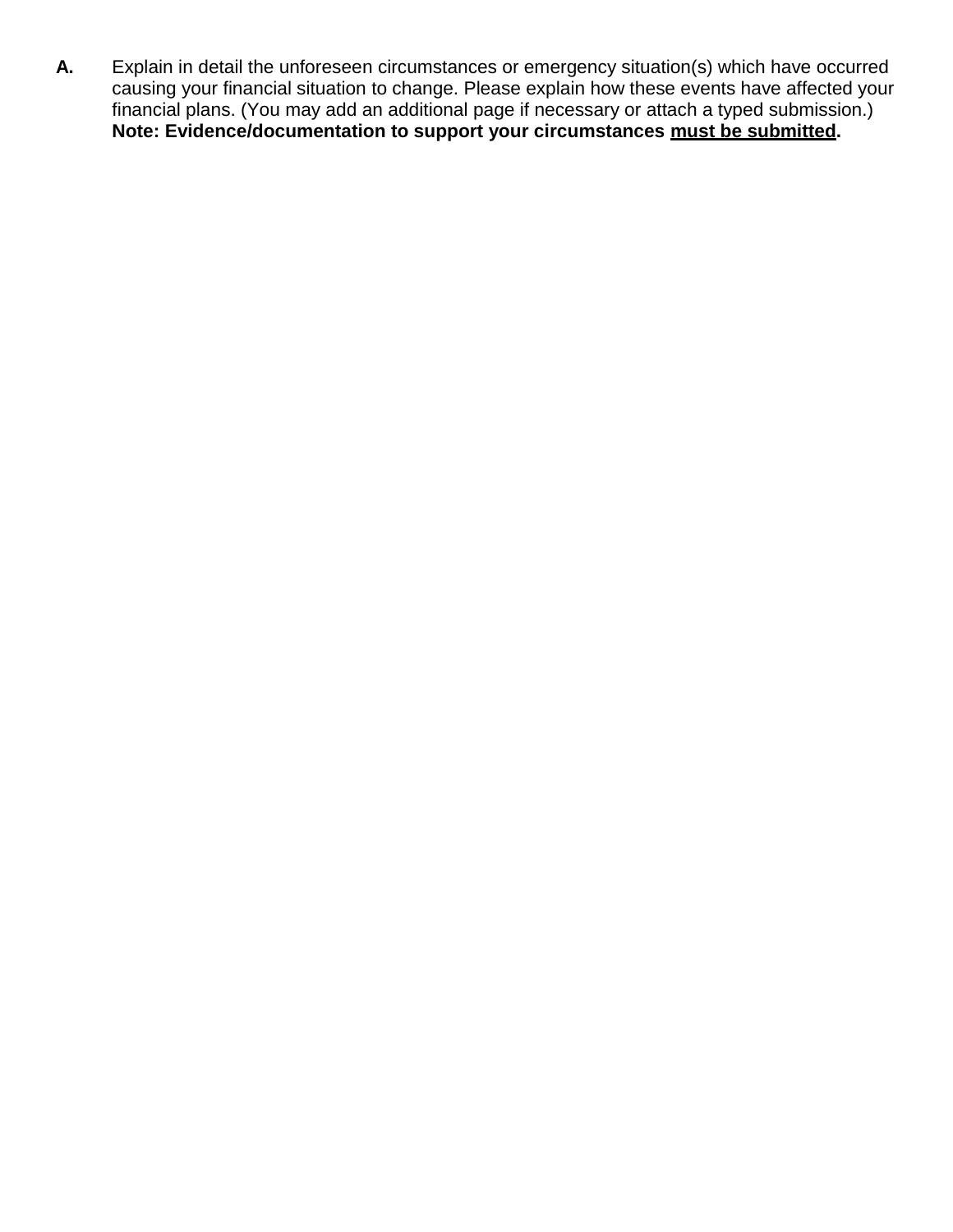**B.** Please indicate what efforts you have made to alleviate financial burdens, reduce expenses, or secure further financial assistance - i.e., securing part-time work on campus, approaching relatives, friends, moving to a less expensive apartment, etc.

**C.** How will this bursary be of help to you?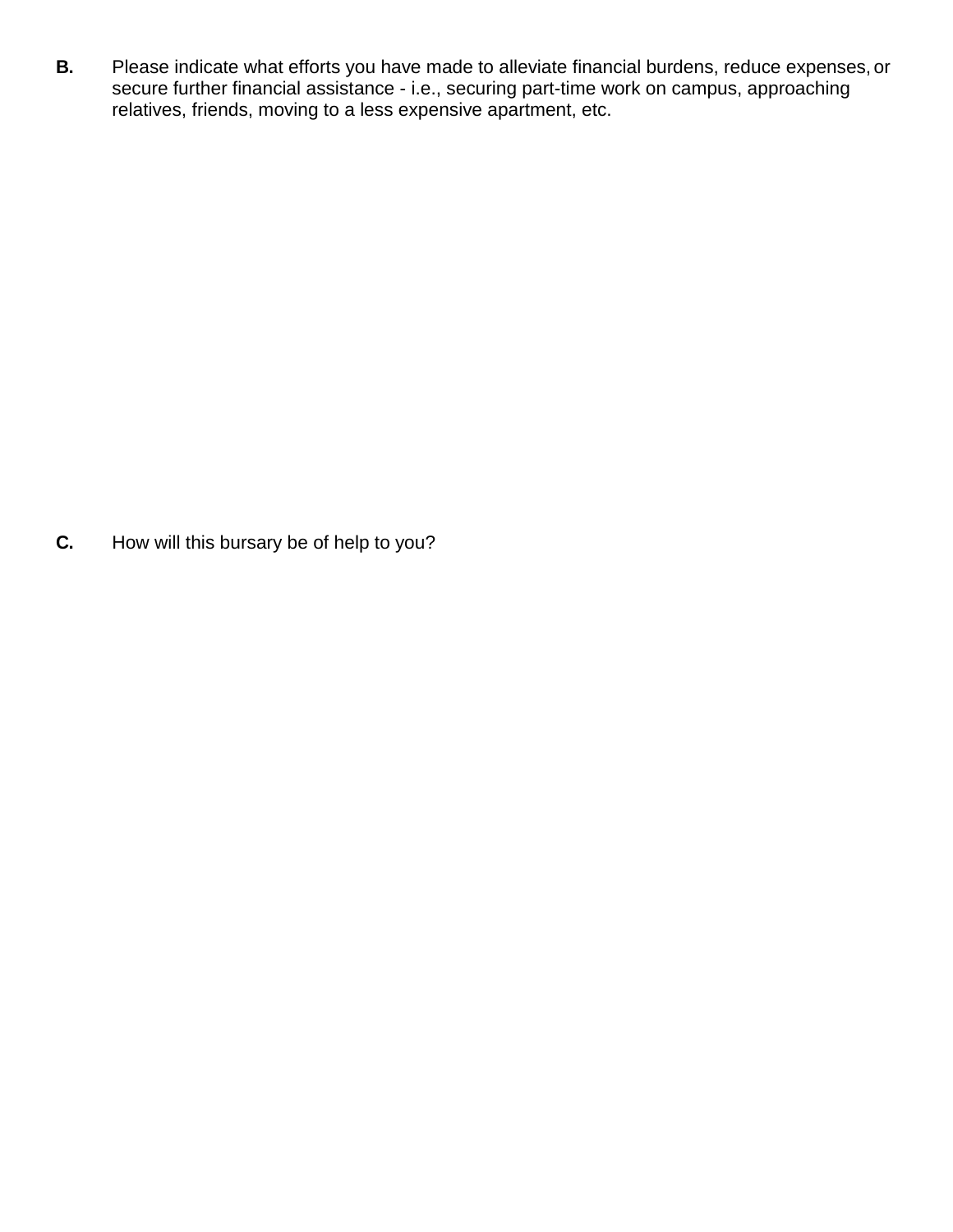# **WESTERN UNIVERSITY International Student Bursary**

*D.* Please complete the following statement of Income and Expenses to cover *the time period for which the assistance is being requested. Graduate students who are applying for additional expenses relating to the quarantine period must still represent their financial situation for the full academic year.*

### **STATEMENT OF INCOME AND EXPENSES**

**May 1, 2021 to August 31, 2021** 

## **INCOME AND SOURCES OF SUPPORT for 4 MONTHS:**

**(Include all amounts already received as well as anticipated amounts for the months stated above. Dollar amounts should be in Canadian currency.)** 

| Income from Home Country (e.g., parental/family contributions, etc.):                                                                                                                                                                                                                                            |                                                                                          |
|------------------------------------------------------------------------------------------------------------------------------------------------------------------------------------------------------------------------------------------------------------------------------------------------------------------|------------------------------------------------------------------------------------------|
| Income from other sources:<br>a. Canadian Savings<br>b. Foreign Savings<br>c. Spousal Contributions<br>d. Employment Income<br>e. Canadian Line of Credit<br>f. Scholarships/Awards<br>g. Foreign Bank Loans, etc.<br>h. Other (e.g, investments, etc.)                                                          | \$<br><b>TOTAL INCOME</b>                                                                |
| <b>TUITION and OTHER EXPENSES for 4 MONTHS:</b>                                                                                                                                                                                                                                                                  |                                                                                          |
| <b>Tuition</b><br><b>Books</b><br><b>UHIP</b><br>Food<br>Rent<br><b>Utilities</b><br>Clothing<br>Laundry<br><b>Cell Phone &amp; Internet</b><br><b>Entertainment</b><br><b>Personal</b><br><b>Childcare</b><br>Other (e.g., thesis, Study Permit extension, interest<br>payments on loans, dental expense, etc.) | 240.00<br>1800.00<br>2800.00<br>400.00<br>200.00<br>200.00<br>400.00<br>400.00<br>400.00 |
|                                                                                                                                                                                                                                                                                                                  |                                                                                          |
|                                                                                                                                                                                                                                                                                                                  | <b>TOTAL EXPENSES</b><br>\$                                                              |
|                                                                                                                                                                                                                                                                                                                  | \$<br><b>TOTAL DEFICIT</b>                                                               |
| How much have you borrowed to date from home country government, bank, or private (from friends/family) loans?                                                                                                                                                                                                   |                                                                                          |
| Do you have other assets here in Canada (e.g., car, property, etc.)? [155] Yes                                                                                                                                                                                                                                   | No.<br>If yes, please describe:                                                          |